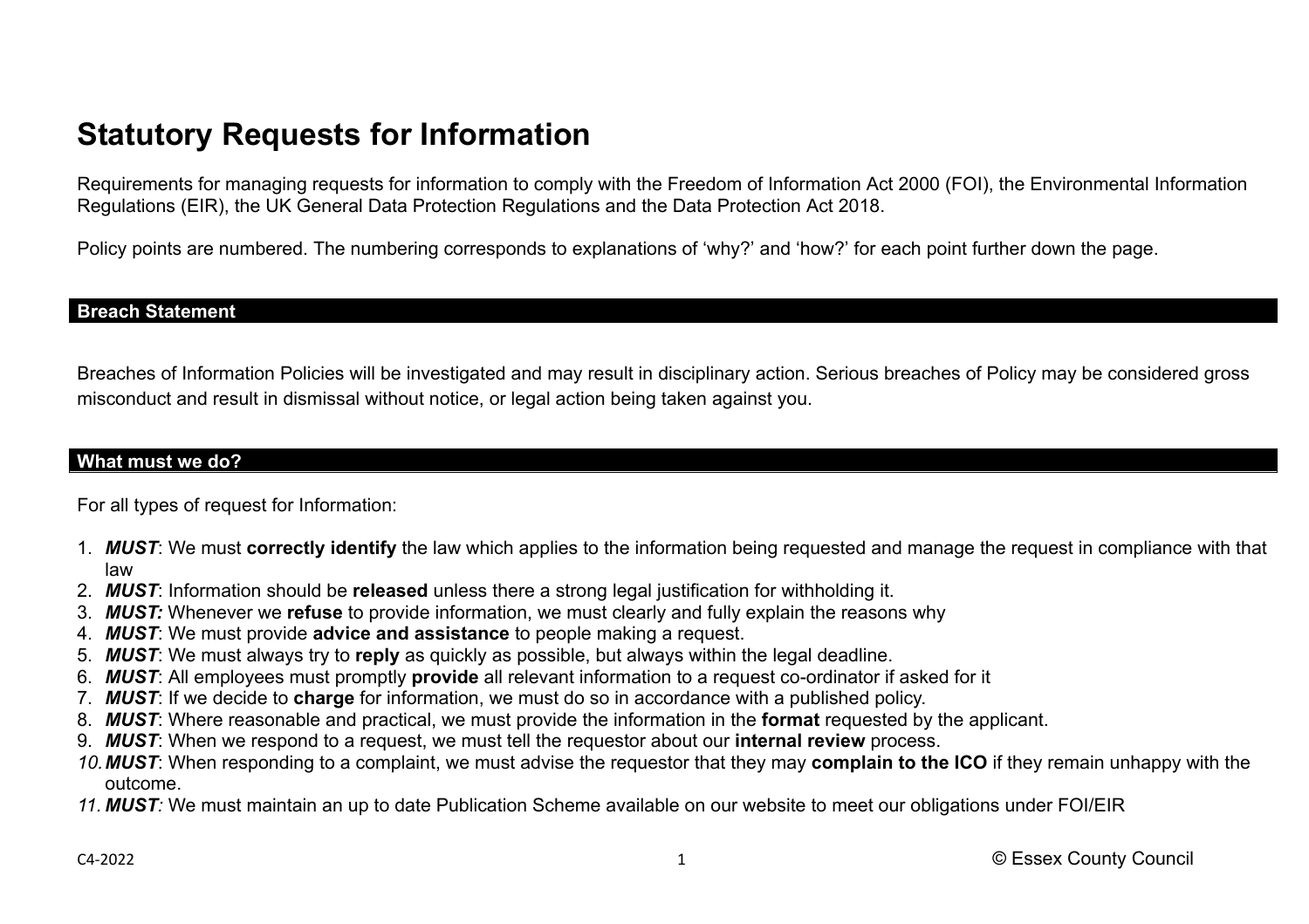## **Why must we do it?**

- 1. The requestor does not have to specify under what legislation they are making a request. It is our responsibility to correctly identify which legislation applies.
- 2. We serve the public. We should not hide information from them. The Acts are intended to make us more accountable to the public, to make our processes more transparent, and to encourage the public to trust us. Information should be released unless we can strongly justify withholding it (embarrassment is not a sufficient reason to withhold information). In some cases, we may have to release non-personal information because it is in the public interest although it might otherwise have been considered exempt. Also, it is a legal offence to deliberately withhold or destroy requested information where there is no legal reason to do so.
- 3. We will not be obliged to provide all, or part of the information requested if a legal justification applies. If we believe a reason does apply then we must help the public to challenge our decisions effectively by giving our reasons and doing so clearly and fully in line with the requirements of the Acts. This is a legal requirement.
- 4. The Acts require us to assist requestors, especially where we may be considering refusing a request, in guiding the public on how to clarify or re-scope their request to achieve the best outcome. This is a legal requirement.
- 5. The laws provide statutory deadlines for responding to a request; FOI & EIR 20 working days and DPA one month. There are limited reasons to extend the deadlines. The laws expect information to be well managed and accessible, therefore there is an assumption that requests should be routinely responded to well in advance of the deadline.
- 6. In order to comply with regulator and corporate targets for fulfilling requests, all employees have a role to play in making information relevant to the request available promptly so that a response can be drafted within the timescale.
- 7. The laws require us to make clear the basis for charging to ensure that charges are fair and un-obstructive. We must tell requestors whether a charge applies before we provide the information, and we should tell them what that charge will be.
- 8. The acts duty on us to provide information in a format that the requester would find most convenient to their needs. We may refuse unreasonable demands and charge in certain cases, but in principle the requestor should be able to receive the information in the way they specify.
- 9. It is a requirement of the act to have an internal review process. Where a requestor expresses dissatisfaction with a response, this must be treated as a complaint. The act states that expressing dissatisfaction is enough to require us to treat it as such. The ICO requires us to complete the internal review process before it will accept an escalation of a complaint to their office.
- 10.This is a statutory requirement.

### **How must we do it?**

1. Follow guidance and training to correctly identify whether the request should be handled under FOI, EIR or DPA/GDPR.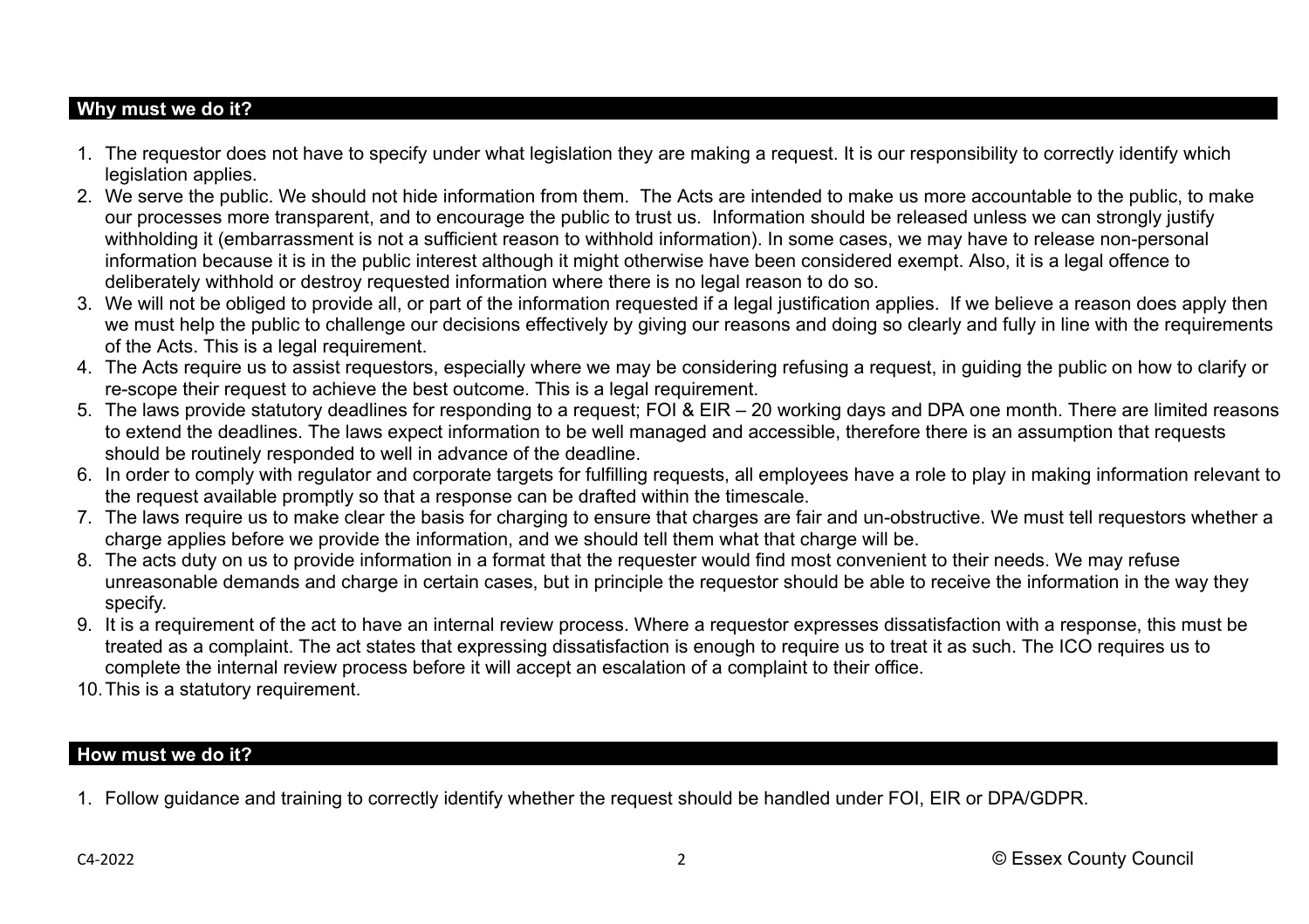- 2. By following the points of this policy and accompanying guidance and training
- 3. Ensure the employee making decisions about what can be released and drafting the response has access to legal guidance in order to make the response full and compliant with the law.
- 4. Discuss the likely response with the requestor if their request is likely to be refused and explain options that would help them receive as useful a response as possible within the limits of the law. Although we should not ask requestors what they intend to do with the information they have requested, we can explain what we do hold and what is likely to be disclosable to them.
- 5. We must record performance against the statutory deadlines to ensure we are aware of how well we are complying with the law and to help make changes to processes if necessary.
- 6. Make sure the information you manage is accessible and well structured so that you can retrieve it quickly when requested.
- 7. It is not lawful to charge for information without a published policy explaining the basis for arriving at a fee. In the absence of a published policy, charges are not made.
- 8. There must be strong prohibitive reasons not to provide information in a format that is within our ability to provide. Conversion to a new format is however different to having to significantly edit and rearrange information to make it legible in the format requested. Under the latter circumstances, a refusal may be valid, but advice should be sought if unsure.
- 9. We choose to manage complaints (known as Internal Reviews) within 20 working days. Where a simple error has been made in the response it may be that the issue can be resolved informally. If not, then a full review of how the request was handled is required. This must be undertaken by an employee who was not involved in drafting or approving the original request, although the employee drafting the response may discuss how the original request was handled with those involved.
- 10.Ensure that the contact details for the ICO are provided to the requestor on any response documentation and explain when it is appropriate to escalate a complaint the ICO in order to make requestors aware of their rights
- 11. To enable requestors to understand the types of information the organisation holds, what format it can be disclosed in, and whether charges apply.

## **What if you need to do something against the policy?**

If you believe you have a valid business reason for an exception to these policy points, having read and understood the reasons why they are in place, please raise a formal request by contacting the school office.